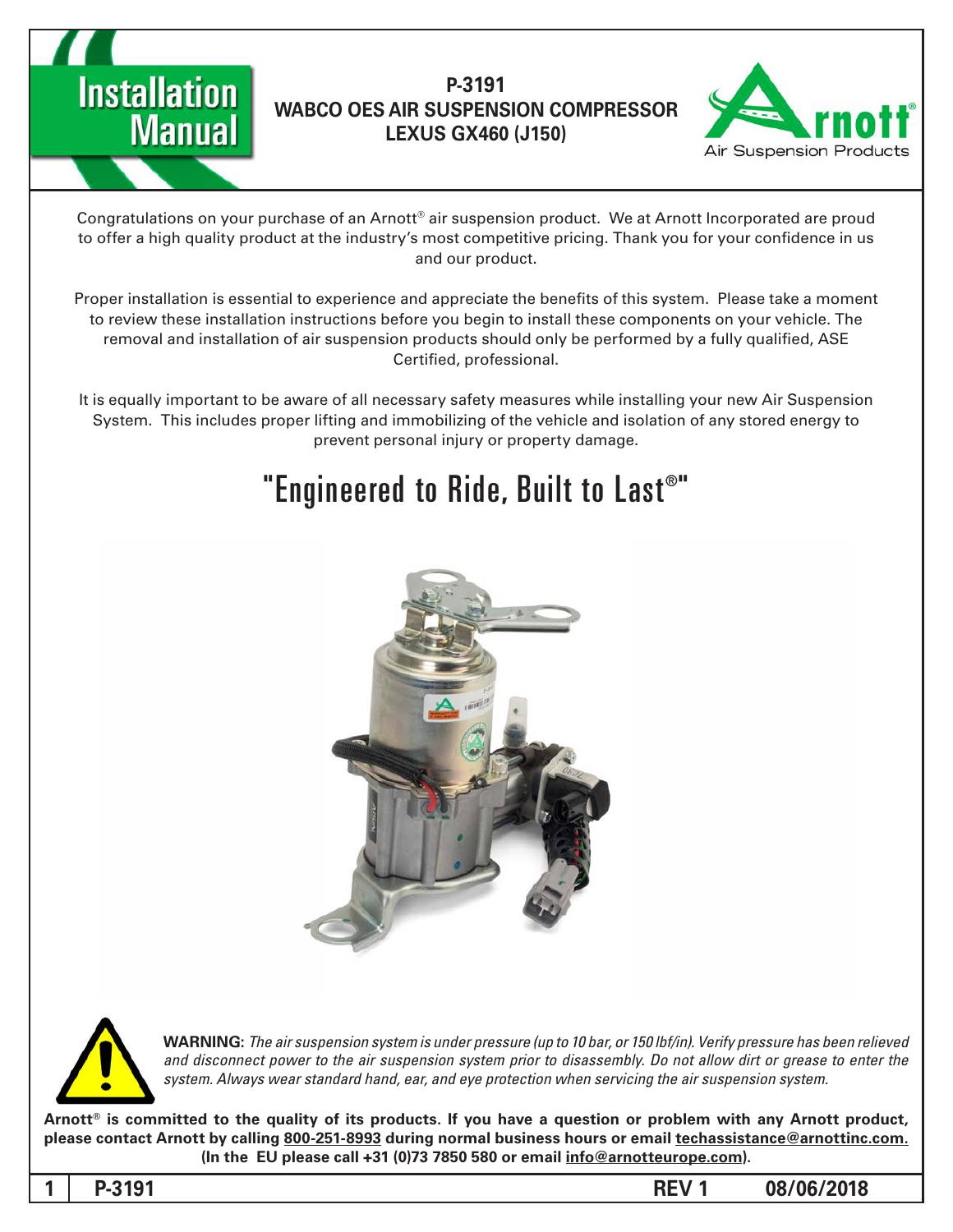



#### **GENERAL INFORMATION:**

Reading this manual signifies your agreement to the terms of the general release, waiver of liability, and hold harmless agreement, the full text of which is available at www.arnottinc.com.

- Not to be stored below 5<sup>o</sup>F (-15<sup>o</sup>C) or above 122<sup>o</sup>F (50<sup>o</sup>C).
- Avoid damage to air lines and cables.
- Removal and installation is only to be performed by fully qualified personnel.
- Use car manufacturer's diagnostic software.

 *in specified than other manner a in out carried is work if incurred be can system suspension air and vehicle the to Damage* **:CAUTION** *the instructions or in a different sequence.* 



 *to how on manual s'owner your consult components electric with working while circuits short of possibility the avoid To*  $disconnect$  your battery.



*Consult your vehicle owner's manual, service manual, or car dealer for the correct jacking points on your vehicle and for* additional care, safety and maintenance instructions. Under no circumstances should any work be completed underneath the vehicle if it is not adequately supported, as serious injuries and death can occur.

#### **AIR SUSPENSION COMPRESSOR REMOVAL**

- 1. RAISE THE VEHICLE.
- 2. REMOVE THE MUD GUARD. (FIGURE 1)



**FIGURE 1** 

**1 P**-3191 **P**-3191 **P 1 C P 2 P REV 1 BEV 1 08/06/2018**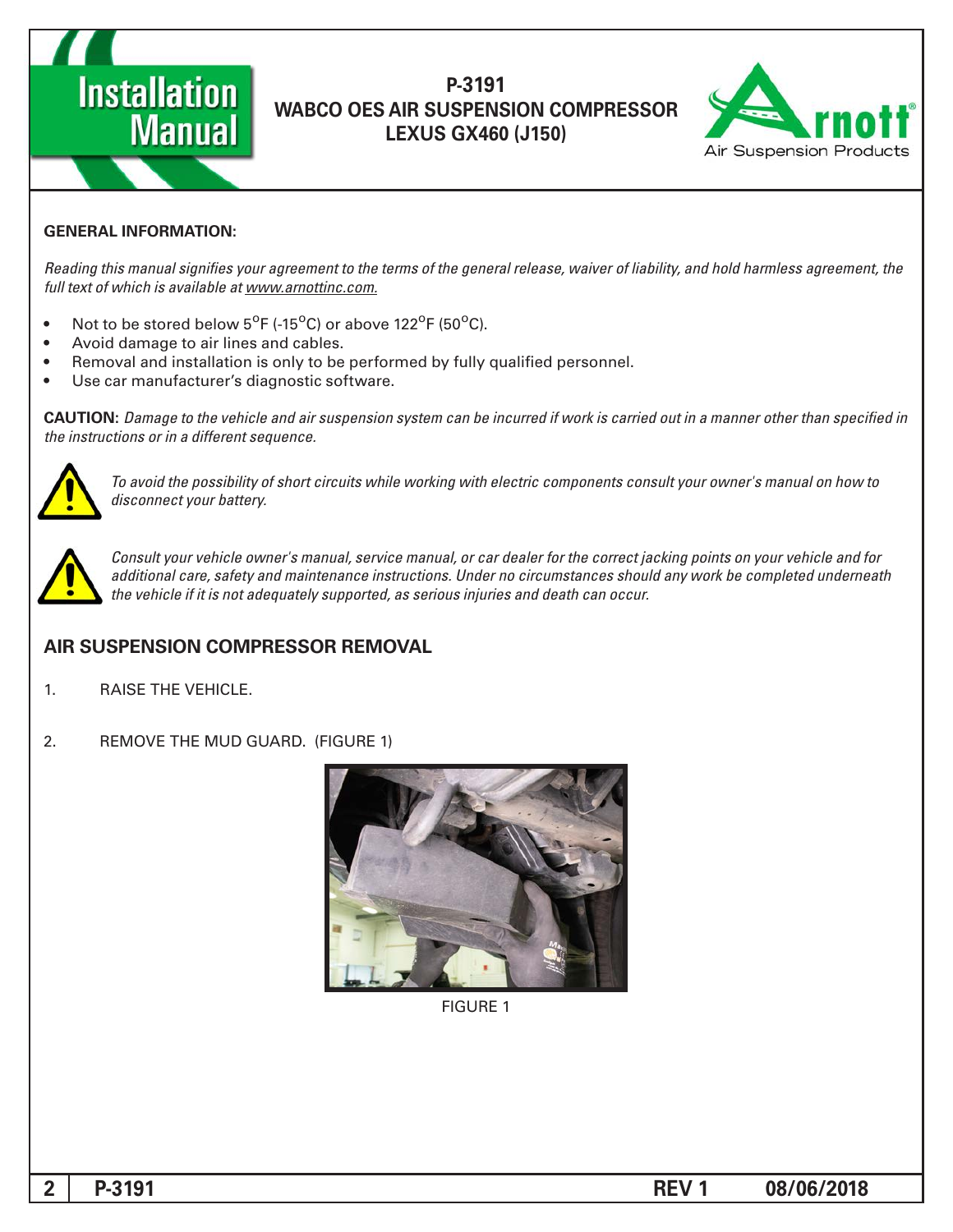



3. REMOVE THE COMPRESSER COVER. (FIGURES 2, 3)



2 FIGURE



**FIGURE 3** 

4. REMOVE THE UPPER AND LOWER ELECTRICAL CONNECTORS. (FIGURES 4, 5)



**FIGURE 4** 



**FIGURE 5** 

**ROTE:** THE ELECTRICAL CONNECTOR AS SEEN IN FIGURE 5 IS LOCATED ABOVE THE FRAME RAIL.

**1 08/06/2018 -3191 -41.12 <b>-42.13 •41.12 •41.12 •41.13 •41.13 •41.13 •41.13 •41.13 •41.13 •41.13 •41.13 •41.13 •41.13 •41.13 •41.13 •41.13 •41.13 •41.13 •41.13 •41.13 •41.13 •41.13 •41.13 •41.13 •41.13 •41.13 •41.13**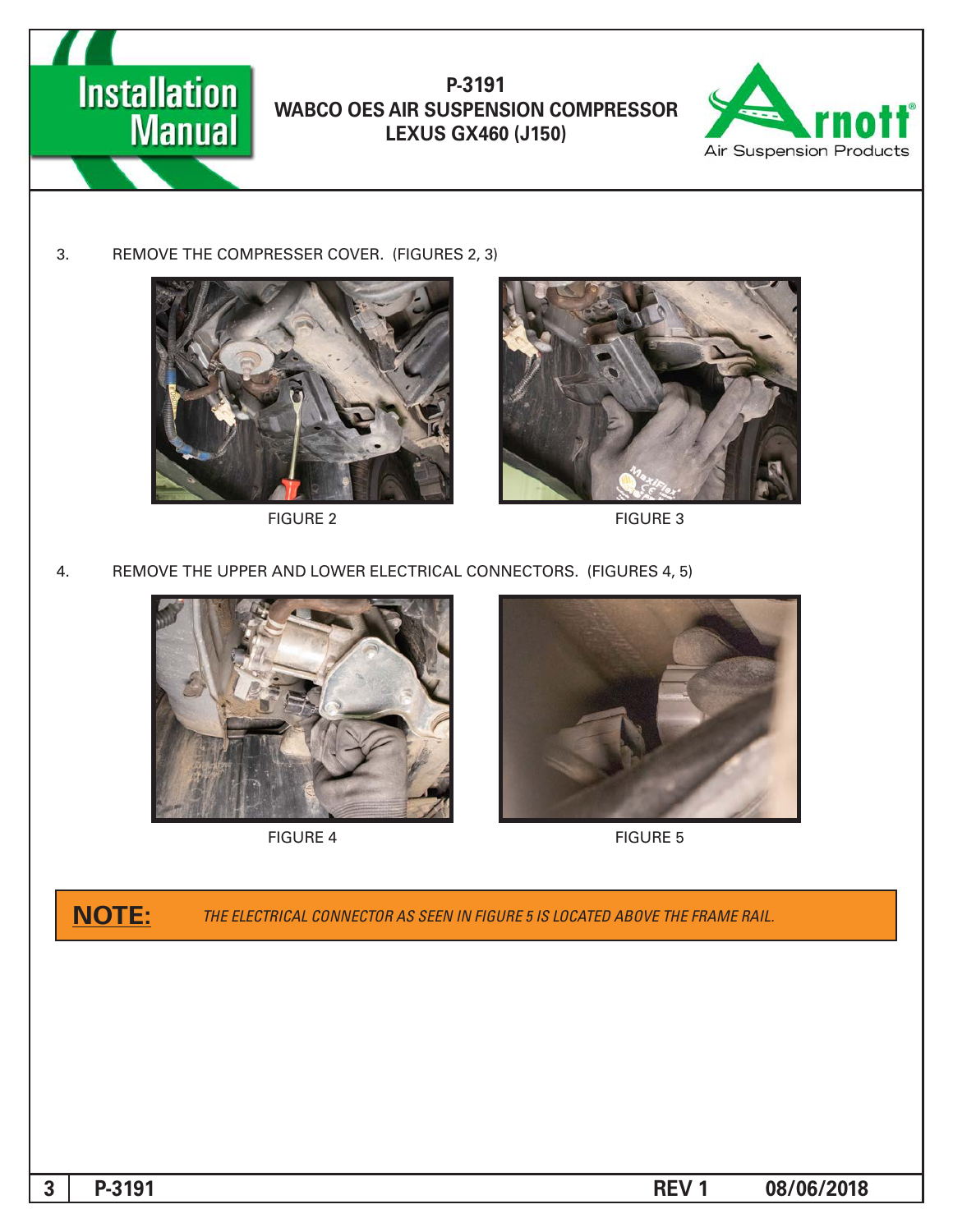



5. LOOSEN AND REMOVE THE THREE BRACKET BOLTS. (FIGURES 6, 7, 8)



**FIGURE 6** 



**FIGURE 7** 



8 FIGURE

6. REMOVE THE AIR LINE FROM THE DRYER. (FIGURE 9)



**FIGURE 9**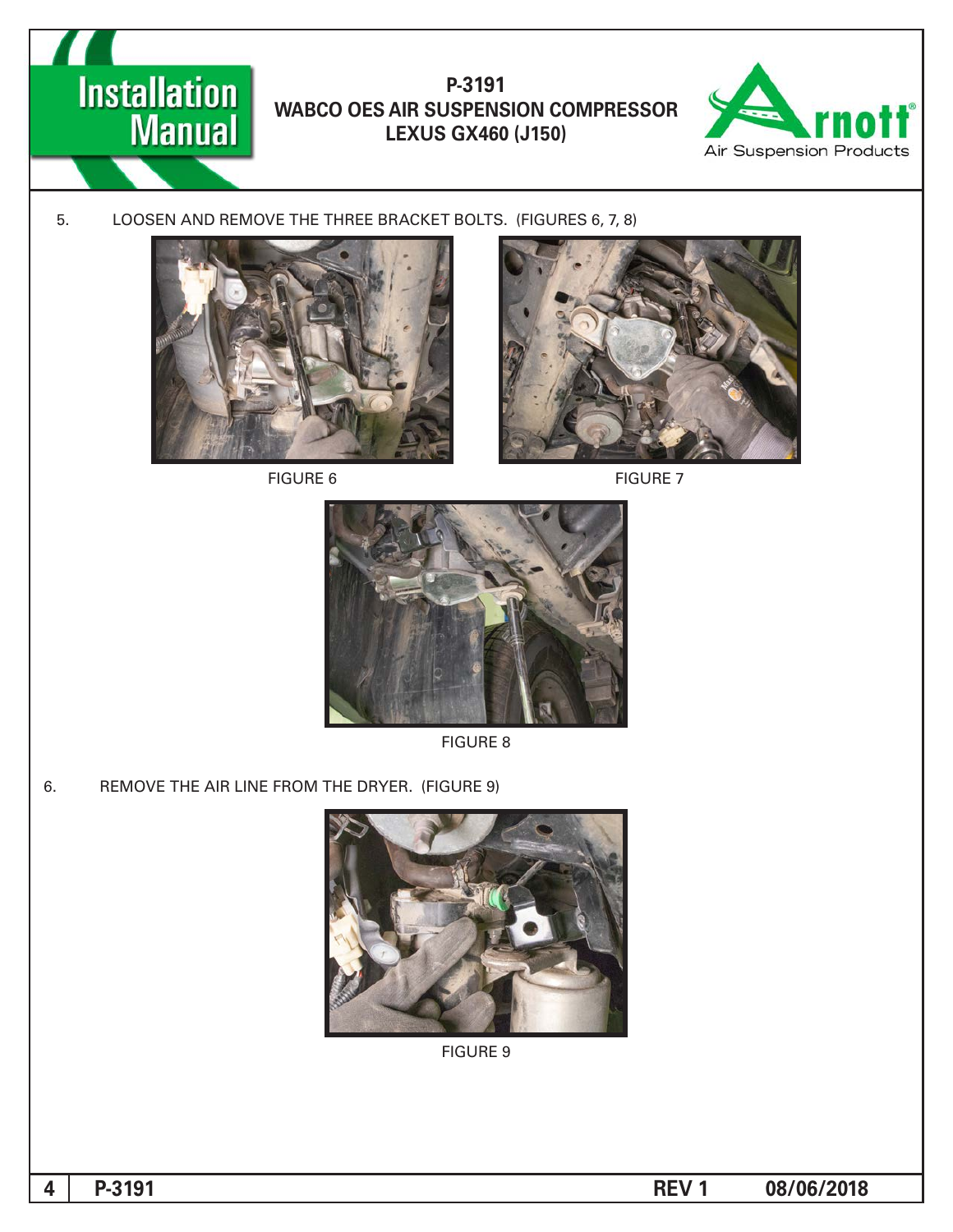



7. REMOVE THE AIR LINE FROM THE FILTER. (FIGURE 10)



**FIGURE 10** 

8. REMOVE THE FILTER. (FIGURE 11)



**FIGURE 11** 

9. REMOVE THE COMPRESSOR FROM THE VEHICLE. (FIGURE 12)



**FIGURE 12** 

10. INSTALLATION COMPLETE.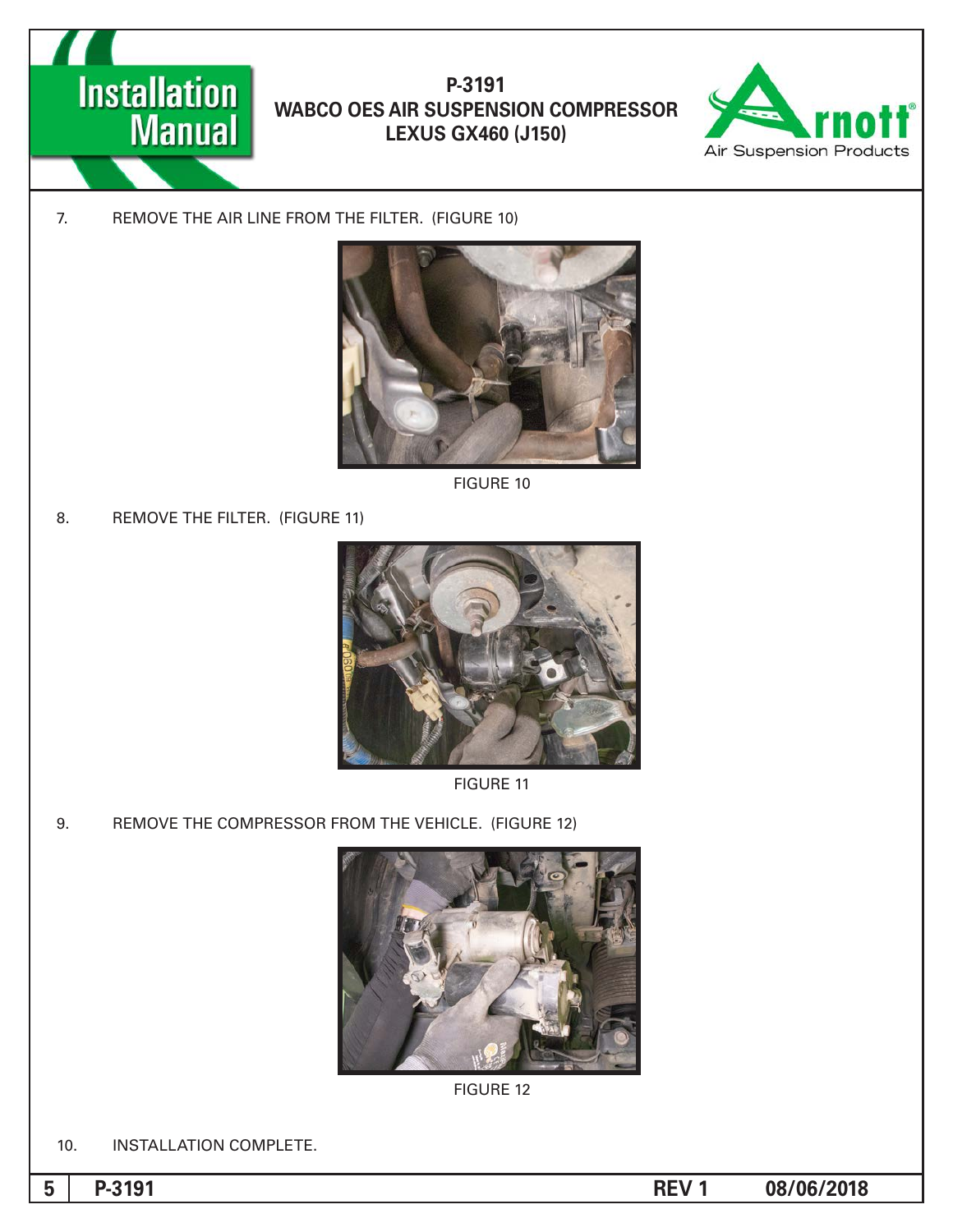



#### **AIR SUSPENSION COMPRESSOR DISASSEMBLY**

1. REMOVE THE BOLT HOLDING THE DRYER TO THE COMPRESSOR. (FIGURE 13)



**FIGURE 13** 

2. REMOVE THE DRYER. (FIGURE 14)



**FIGURE 14** 

3. REMOVE THE AIR HOSE FROM THE AIR COMPRESSOR AND SET ASIDE. (FIGURE 15)



**FIGURE 15**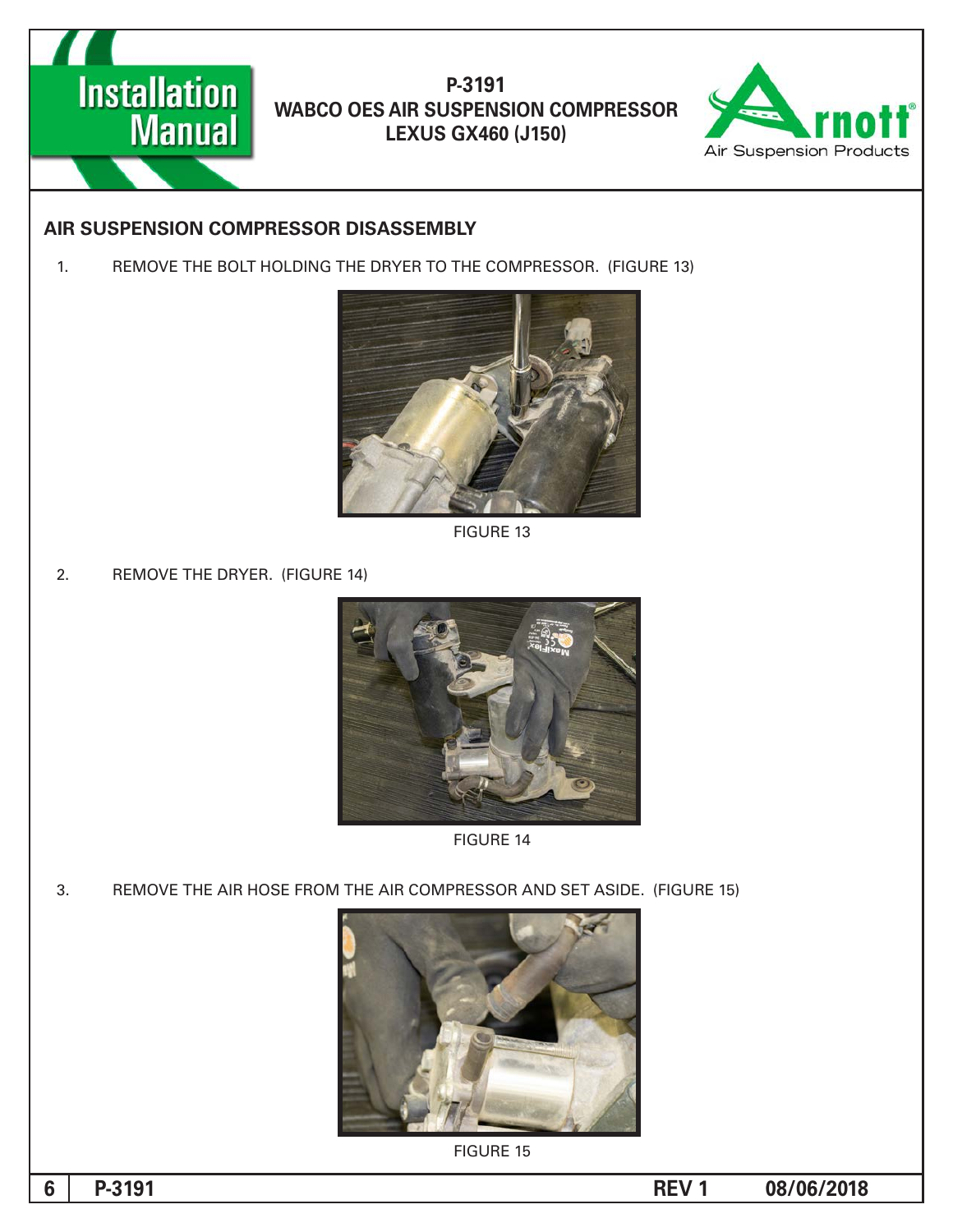



4. REMOVE THE THREE RUBBER ISOLATORS AND SAVE FOR COMPRESSOR ASSEMBLY. (FIGURES 16, 17, 18)





FIGURE 16 FIGURE 17



**FIGURE 18** 

5. COMPRESSOR DISASSEMBLY COMPLETE.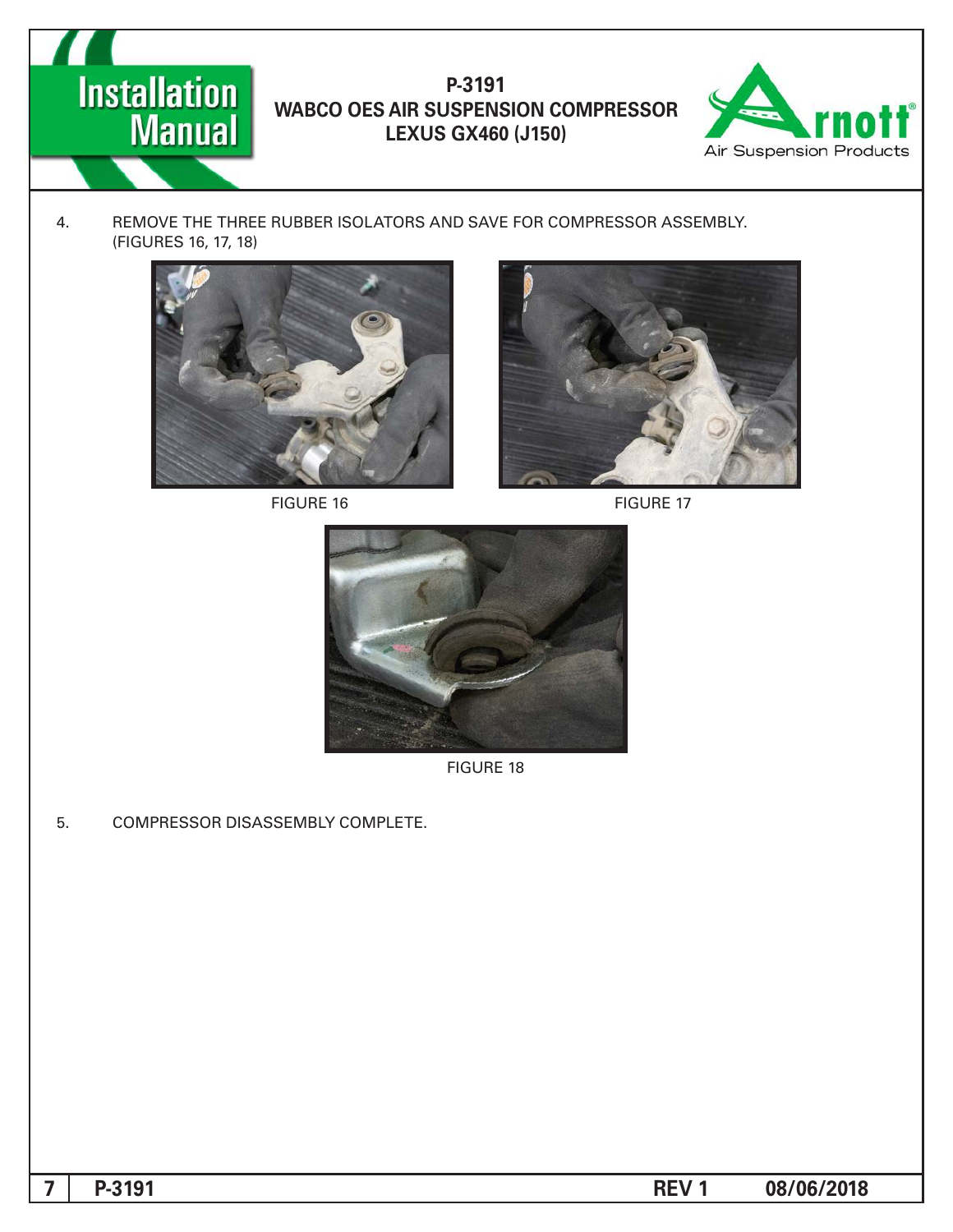



#### **AIR SUSPENSION COMPRESSOR ASSEMBLY**

1. INSTALL THE THREE PREVIOUSLY USED RUBBER ISOLATORS ONTO THE COMPRESSOR. (FIGURES 19, 20, 21)



FIGURE 19 FIGURE 20





**FIGURE 21** 

2. REMOVE THE RUBBER CAP FROM THE COMPRESSOR AND INSTALL THE AIR HOSE. (FIGURES 22, 23)







FIGURE 22 FIGURE 23

**08/06/2018 1 REV -3191P 8**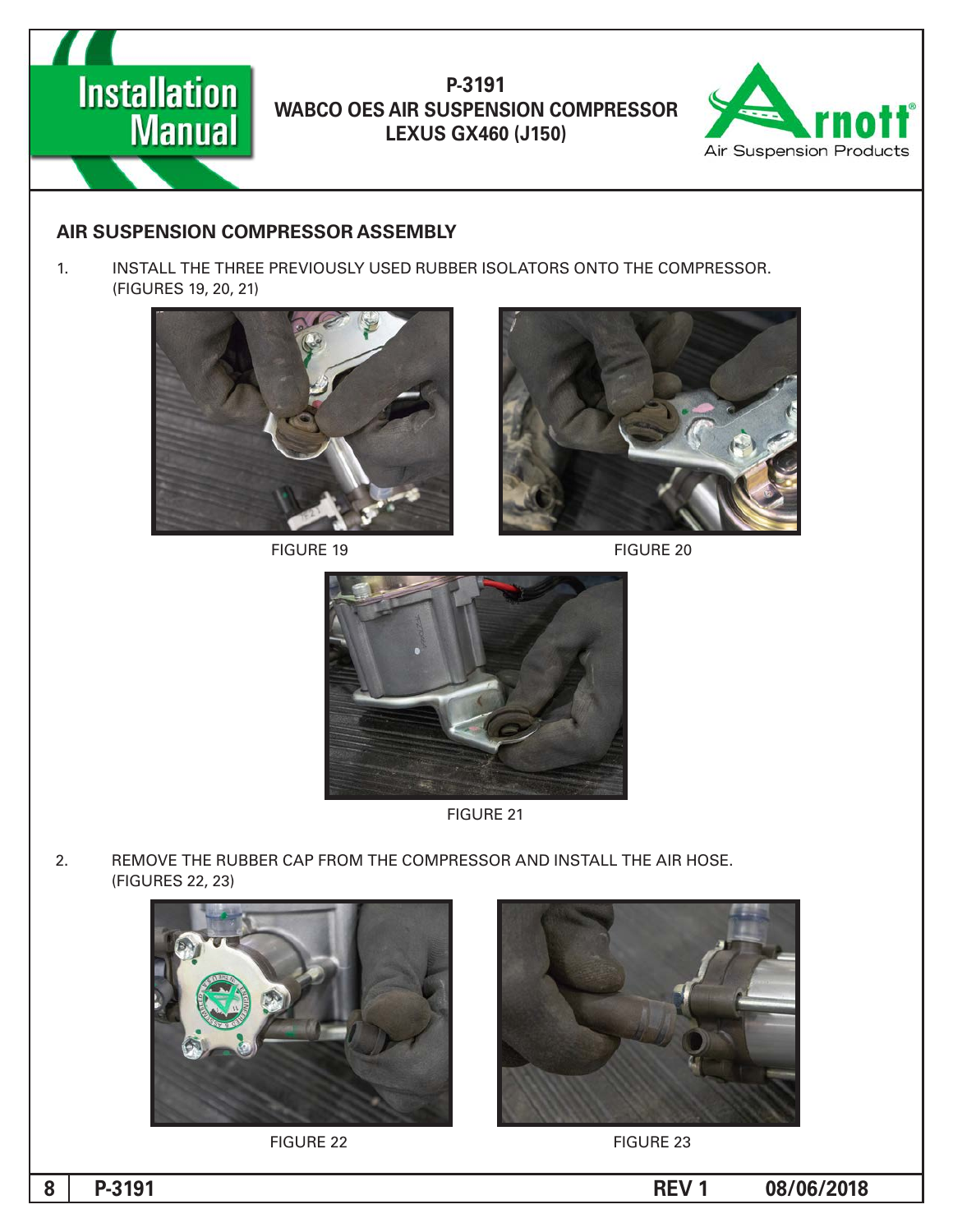



3. REMOVE THE CAP FROM THE COMPRESSOR AND INSTALL THE DRYER. (FIGURES 24, 25)



FIGURE 24 FIGURE 25



4. REINSTALL THE BOLT THAT HOLDS THE DRYER TO THE COMPRESSOR AND TIGHTEN TO 6.4 N.M. (FIGURE 26)



**FIGURE 26** 

5. COMPRESSOR ASSEMBLY COMPLETE.

**08/06/2018** 1 **P-3191**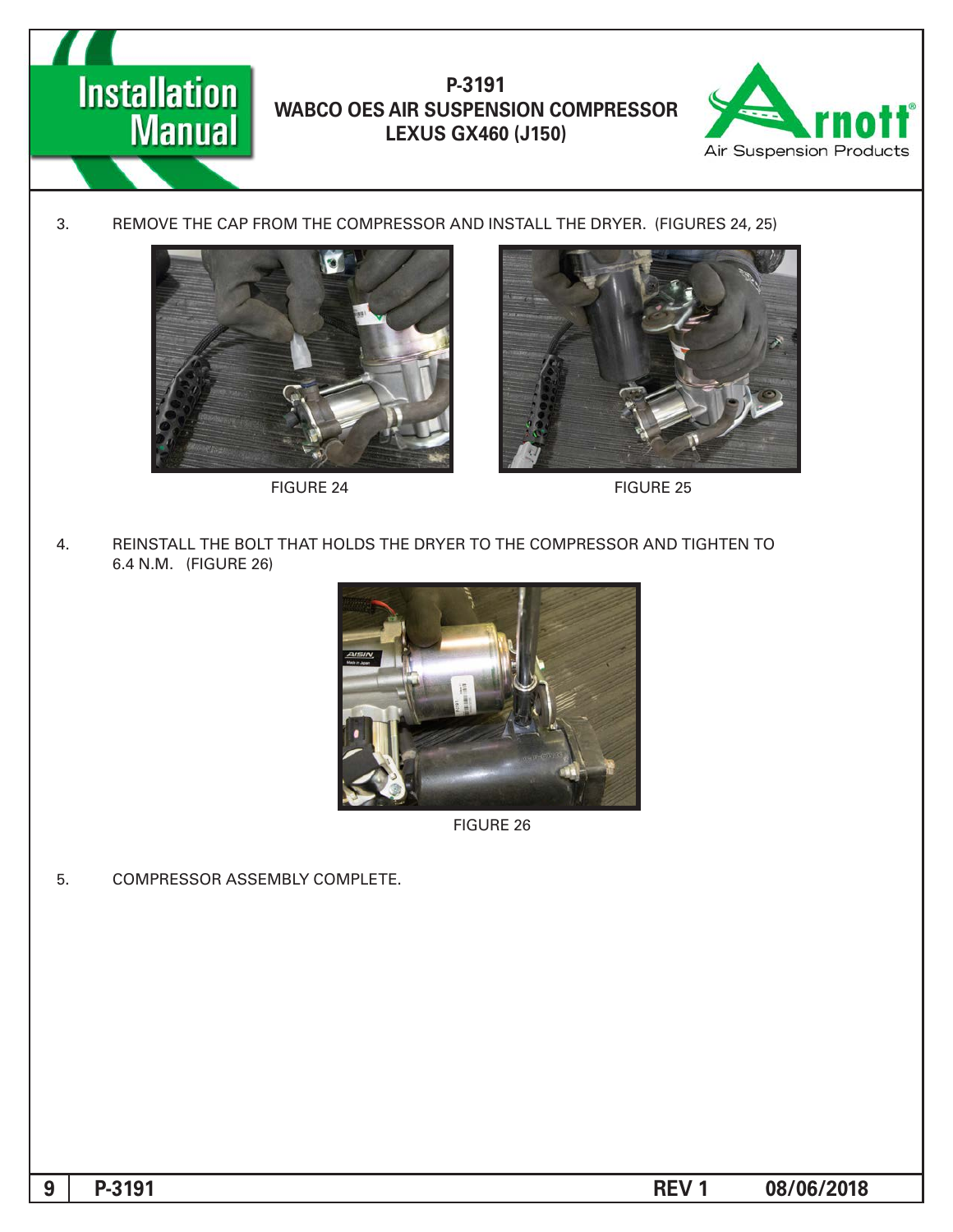



## **AIR SUSPENSION COMPRESSOR INSTALLATION**



Tighten all nuts and bolts to manufacturer's specifications during the installation process.

Do not remove the air fitting from the air suspension compressor. Doing so may cause damage and/or void warranty. *Remove the white shipping pin from the new air fitting and insert the air line until fully seated.* 

1. INSTALL THE COMPRESSOR INTO THE VEHICLE AND REINSTALL THE DRYER HOSE. (FIGURE 27)



**FIGURE 27** 

2. INSTALL THE COMPRESSOR BRACKET BOLTS AND TIGHTEN TO MANUFACTURER'S SPECIFICATIONS. (FIGURES 28, 29, 30)





FIGURE 28 FIGURE 29



**FIGURE 30** 

**10 P**-3191 **P**-3191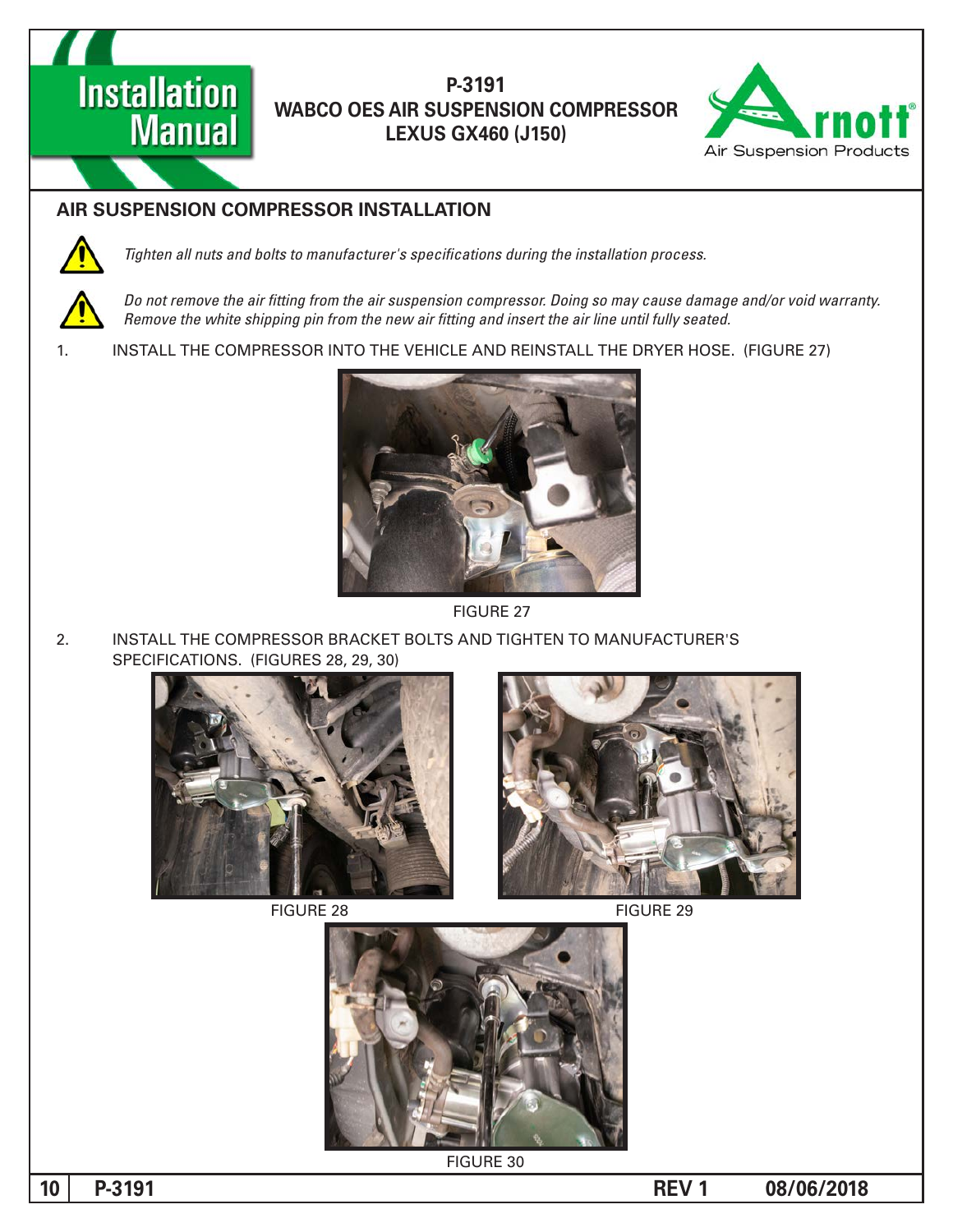



3. REINSTALL THE FILTER. (FIGURE 31)



**FIGURE 31** 

4. REINSTALL THE FILTER HOSE. (FIGURE 32)



**FIGURE 32** 

**11** P-3191 **P-3191**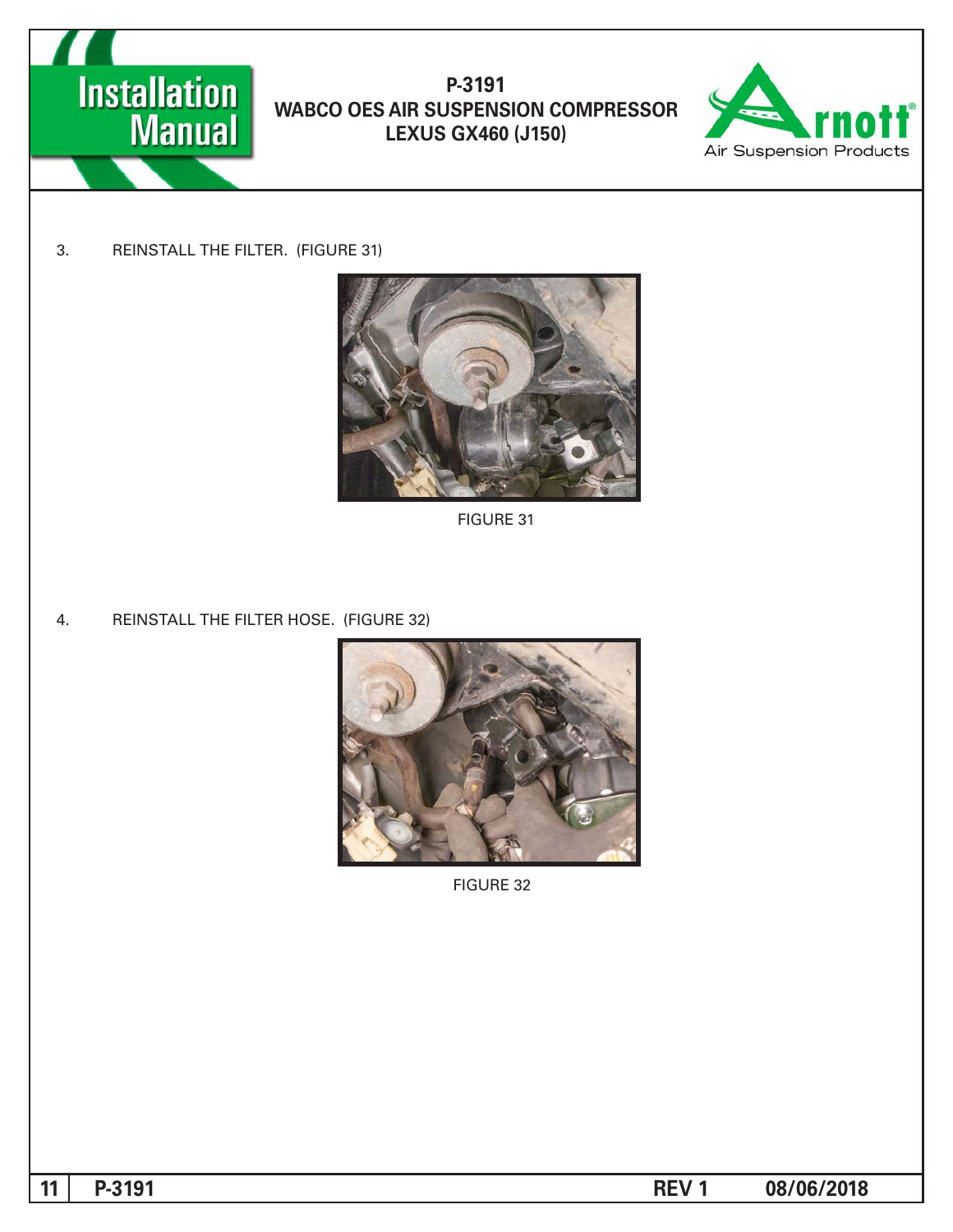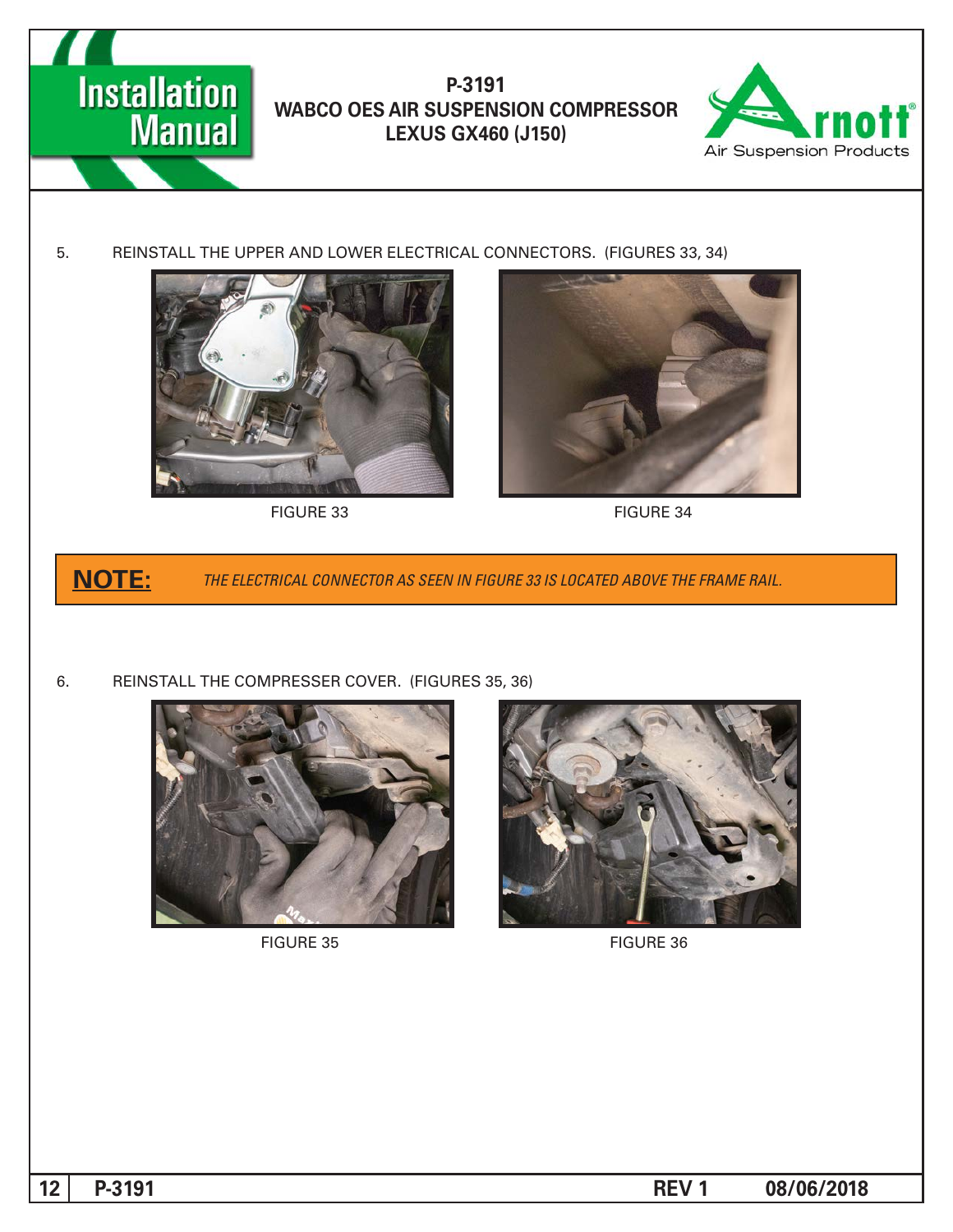



7. REINSTALL THE MUD GUARD. (FIGURE 37)



**FIGURE 37** 

- 8. LOWER THE VEHICLE.
- 9. INSTALLATION COMPLETE.